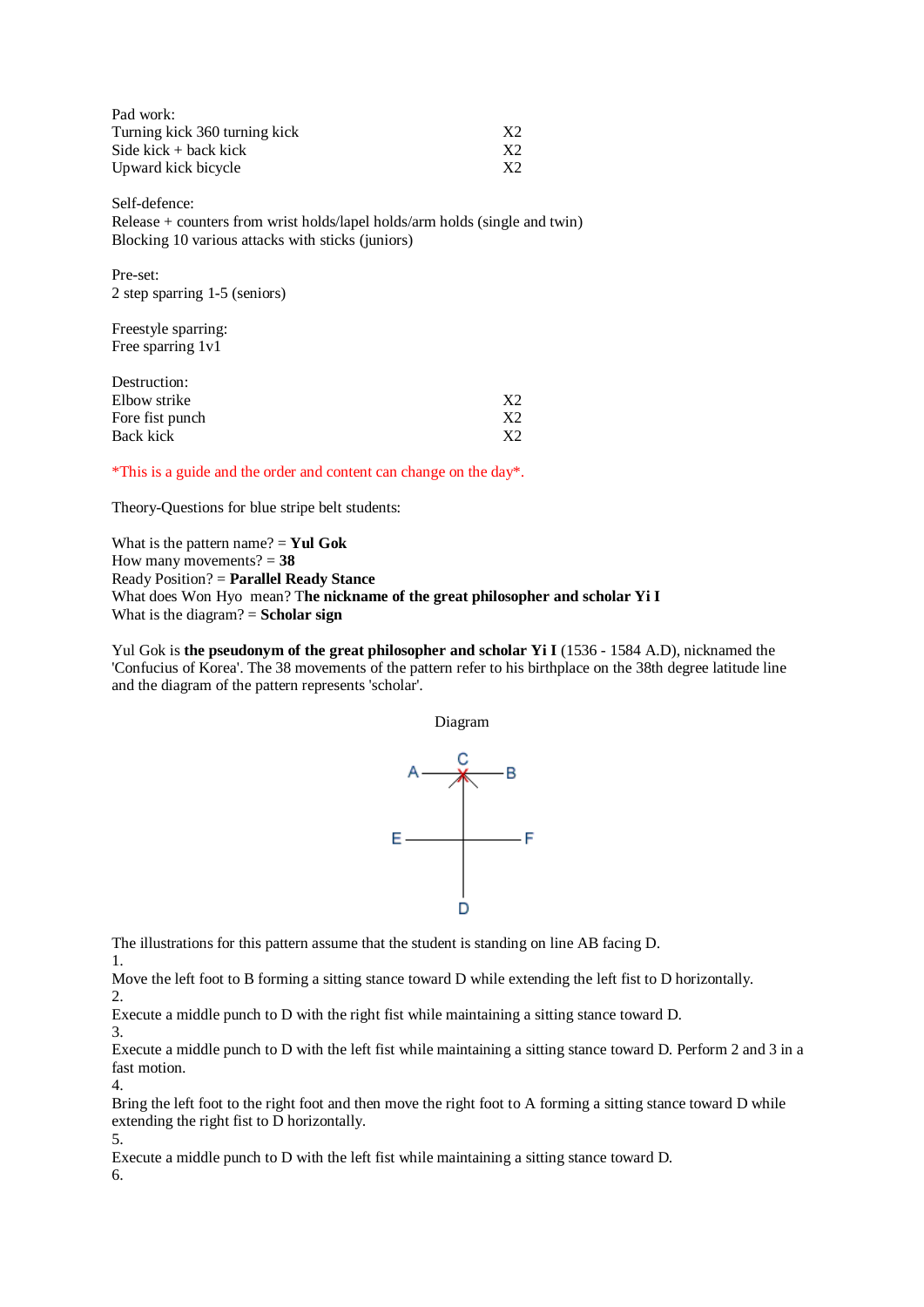Execute a middle punch to D with the right fist while maintaining a sitting stance toward D. Perform 5 and 6 in a fast motion. 7. Move the right foot to Ad forming a right walking stance toward AD while executing a middle side block to AD with the right inner forearm. 8. Execute a low front snap kick to AD with the left foot keeping the position of the hands as they were in 7. 9. Lower the left foot to AD forming a left walking stance toward AD while executing a middle punch to AD with the left fist. 10. Execute a middle punch to AD with the right fist while maintaining a left walking stance toward AD. Perform 9 and 10 in a fast motion. 11. Move the left foot to BD forming a left walking stance toward BD at the same time executing a middle side block to BD with the left inner forearm. 12. Execute a low front snap kick to BD with the right foot keeping the position of the hands as they were in 11. 13. Lower the right foot to BD forming a right walking stance toward BD while executing a middle punch to BD with the right fist.

14.

Execute a middle punch to BD with the left fist while maintaining a right walking stance toward BD. Perform 13 and 14 in a fast motion.

15.

Execute a middle hooking block to D with the right palm while forming a right walking stance toward D, pivoting with the left foot.

16.

Execute a middle hooking block to D with the left palm while maintaining a right walking stance toward D. 17.

Execute a middle punch to D with the right fist while maintaining a right walking stance toward D. Execute 16 and 17 in a connecting motion. 18.

Move the left foot to D forming a left walking stance toward D while executing a middle hooking block to D with the left palm.

19.

Execute a middle hooking block to D with the right palm while maintaining a left walking stance toward D. 20.

Execute a middle punch to D with the left fist while maintaining a left walking stance toward D. Execute 19 and 20 in a connecting motion.

21.

Move the right foot to D forming a right walking stance toward D at the same time executing a middle punch to D with the right fist.

22.

Turn the face toward D forming a right bending ready stance A toward D.

23.

Execute a middle side piercing kick to D with the left foot.

24.

Lower the left foot to D forming a left walking stance toward D while striking the left palm with the right front elbow.

25.

Turn the face toward C forming a left bending ready stance A toward C.

26.

Execute a middle side piercing kick to C with the right foot.

27.

Lower the right foot to C forming a right walking stance toward C while striking the right palm with the left front elbow.

28.

Move the left foot to E forming a right L-stance toward E while executing a twin knife-hand block. 29.

Move the right foot to E forming a right walking stance toward E while executing a middle thrust to E with the right straight finger tip.